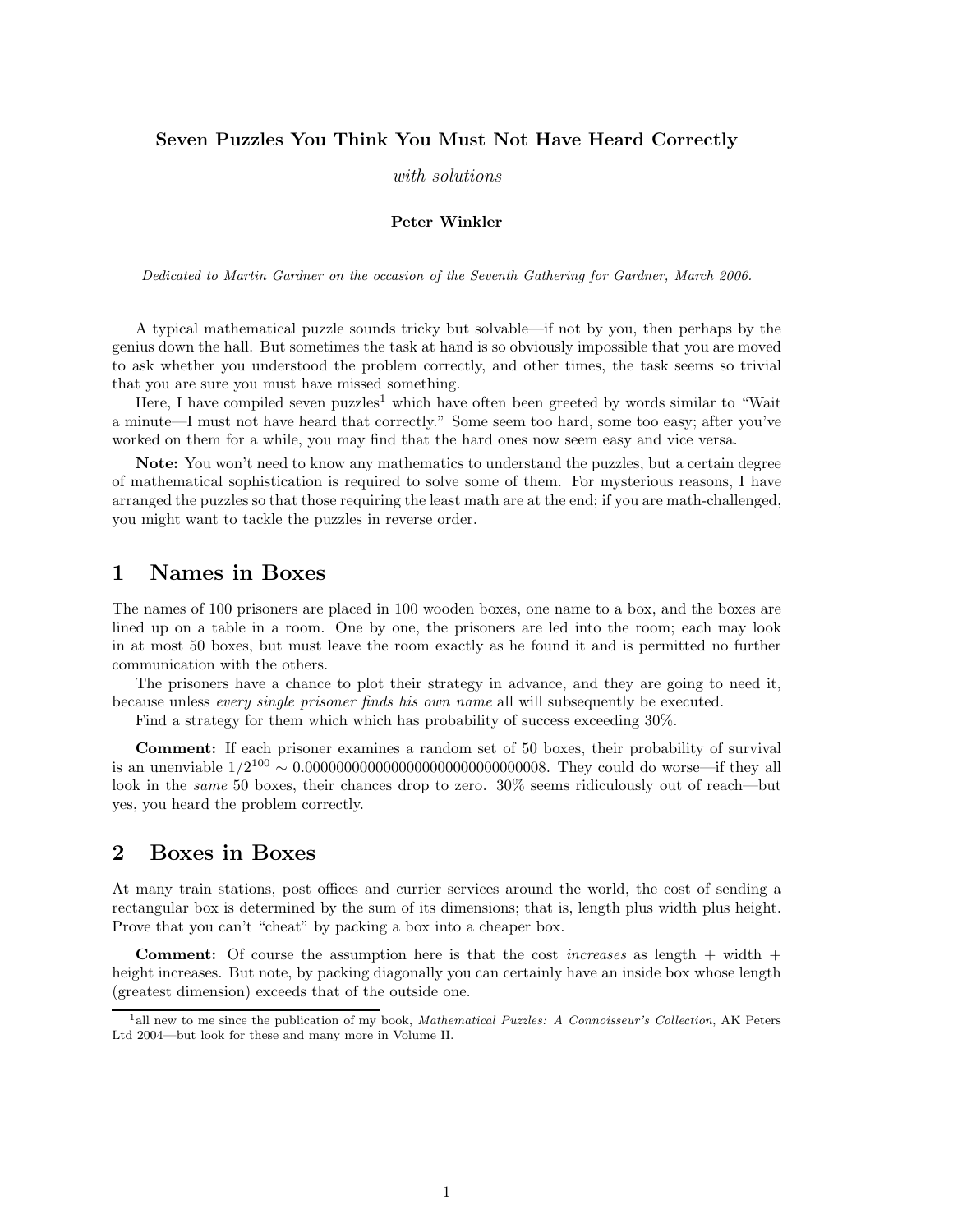# 3 The Dot-town Suicides

Each resident of Dot-town carries a red or blue dot on his (or her) forehead, but if he ever figures out what color it is he kills himself. Each day the residents gather; one day a stranger comes and tells them something—anything—non-trivial about the number of blue dots. Prove that eventually every resident kills himself.

Comment: "Non-trivial" means here that there is some number of blue dots for which the statement would not have been true. Thus we have a frighteningly general version of classical problems involving knowledge about knowledge.

# 4 Unwanted Expansion

Suppose you have an algebraic expression involving variables, addition, multiplication, and parentheses. You repeatedly attempt to expand it using the distributive law. How do you know that the expression doesn't continue to expand forever?

**Comment:** Note that applying the distributive law to, say, the outer product in  $(x + y)(s(u +$  $v$ ) + t), yields  $x(s(u + v) + t) + y(s(u + v) + t)$  which has more parentheses than before.

# 5 Love in Kleptopia

Jan and Maria have fallen in love (via the internet) and Jan wishes to mail her a ring. Unfortunately, they live in the country of Kleptopia where anything sent through the mail will be stolen unless it is enclosed in a padlocked box. Jan and Maria each have plenty of padlocks, but none to which the other has a key. How can Jan get the ring safely into Maria's hands?

# 6 Winning at Wimbledon

As a result of temporary magical powers, you have made it to the Wimbledon finals and are playing Roger Federer for all the marbles. However, your powers cannot last the whole match. What score do you want it to be when they disappear, to maximize your chances of hanging on for a win?

# 7 The Random Native

The logician of Martin Gardner's first *Scientific American* collection is again visiting the South Seas, and is as before at a fork, wanting to know which of two roads leads to the village. This time, present are three willing natives, one each from a tribe of invariable truth-tellers, a tribe of invariable liars, and a tribe of random answerers. Of course the logician doesn't know which native is from which tribe. Moreover, he is permitted to ask only two yes-or-no questions, each question being directed to just one native. Can he get the information he needs?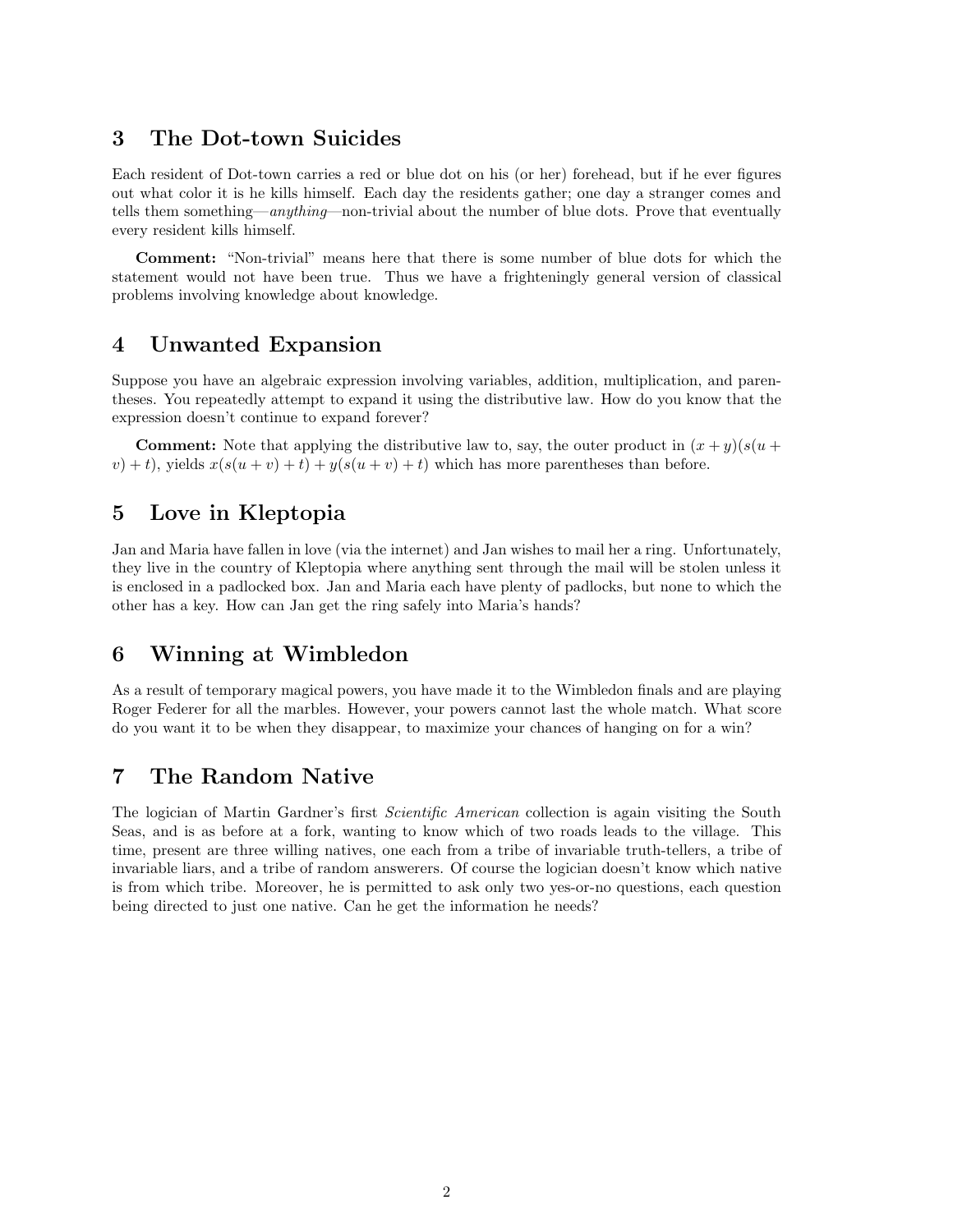### 8 solution to Names in Boxes

This puzzle has a short but fascinating history. Devised by Danish computer scientist Peter Bro Miltersen, a version appeared in a prize-winning paper of his and Anna Gal's.<sup>2</sup> But Miltersen didn't think there was a solution until one was pointed out to him over lunch by colleague Sven Skyum. Eventually, the puzzle reached me (in a slightly more complex form than presented here) via Dorit Aharonov.

To solve it, the prisoners must first agree on a random labeling of the boxes by their own names. (The point of making it random is that it makes it impossible for the warden to place names in boxes in such a way as to foil the protocol descibed next.) When admitted to the room, each prisoner inspects his own box (that is, the box with which his own name has been associated). He then looks into the box belonging to the name he just found, and then into the box belonging to the name he found in the second box, etc. until he either finds his own name, or has opened 50 boxes.

That's the strategy; now, why on earth should it work? Well, the process which assigns to a box's owner the name found in his box is a permutation of the 100 names, chosen uniformly at random from the set of all such permutations. Each prisoner is following a cycle of the permutation, beginning with his box and (if he doesn't run over the 50-box limit) ending with his name on a piece of paper. If it happens that the permutation has no cycles of length greater than 50, this process will work every time and the prisoners will be spared.

In fact, the probability that a uniformly random permutation of the numbers from 1 to  $2n$ contains no cycle of length greater than n is at least 1 minus the natural logarithm of  $2$ —about 30.6853%.

To see this, let  $k > n$  and count the permutations having a cycle C of length exactly k. There are  $\binom{2n}{k}$  ways to pick the entries in C,  $(k-1)!$  ways to order them, and  $(2n-k)!$  ways to permute the rest; the product of these numbers is  $(2n)!/k$ . Since at most one k-cycle can exist in a given permutation, the probability that there is one is exactly  $1/k$ .

It follows that the probability that there is no long cycle is

$$
1 - \frac{1}{n+1} - \frac{1}{n+2} - \dots - \frac{1}{2n} = 1 - H_{2n} + H_n
$$

where  $H_m$  is the sum of the reciprocals of the first m positive integers, approximately ln m. Thus our probability is about  $1 - \ln 2n + \ln n = 1 - \ln 2$ , and in fact is always a bit larger. For  $n = 50$  we get that the prisoners survive with probability 31.1827821%.

Eugene Curtain and Max Washauer have recently proved that this solution cannot be improved upon.

### 9 solution to Boxes in Boxes

This lovely puzzle was communicated to me by Anthony Quas (University of Victoria) who heard it, and the solution below, from Isaac Kornfeld, a professor at Northwestern University. Kornfeld had heard the puzzle many years ago in Moscow. It appeared later in the International Mathematics Tournament of the Towns, as Problem 5 in the Fall 1998 Senior A-Level Paper (but with a different solution).

The two-dimensional version of the puzzle is easily solved using the triangle inequality, but the third dimension appears to require some new idea. Let  $B_{\varepsilon}$  be the expansion, by an amount  $\varepsilon > 0$ , of a box B; that is, the set of all points in space within distance  $\varepsilon$  of some point of B. If B is  $a \times b \times c$ then  $B_{\varepsilon}$  will be approximately  $(a+2\varepsilon) \times (b+2\varepsilon) \times (c+2\varepsilon)$ , but with rounded edges and corners. The precise volume of  $B_{\varepsilon}$  will be abc (the volume of B) plus  $2ab\varepsilon + 2ac\varepsilon + 2bc\varepsilon$  (the volume of the slabs added to the six sides) plus  $4a\pi\varepsilon^2/4 + 4b\pi\varepsilon^2/4 + 4c\pi\varepsilon^2/4$  (the volume of the 12 "molding") strips" added to the edges—each having a quarter-circle cross section—plus  $4\pi\varepsilon^3/3$ , since the 8 knobs added to the corners add up to a sphere. Altogether,

$$
Vol(B_{\varepsilon}) = \frac{4}{3}\pi\varepsilon^{3} + (a+b+c)\pi\varepsilon^{2} + 2(ab+ac+bc)\varepsilon + abc.
$$

 $2$  The cell probe complexity of succinct data structures, ICALP 2003.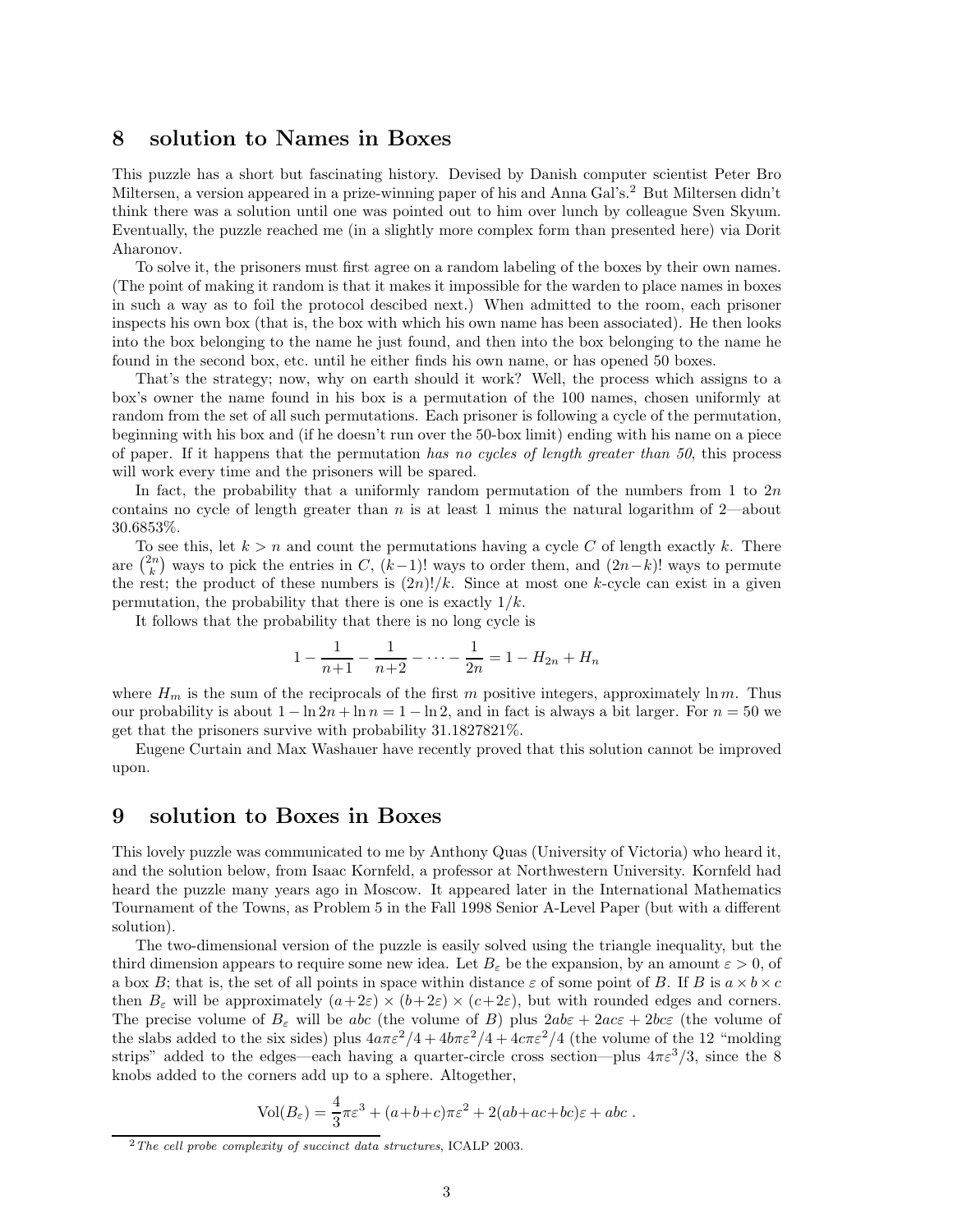Now, if box A (with dimensions, say, a', b' and c') lies inside box B, then  $A_{\varepsilon}$  lies inside  $B_{\varepsilon}$ , for any  $\varepsilon > 0$ . Hence  $Vol(A_{\varepsilon}) < Vol(B_{\varepsilon})$ . But, if we take  $\varepsilon$  to be *huge*, the dominant term in the difference of their volumes is

$$
(a+b+c)\pi\varepsilon^2 - (a'+b'+c')\pi\varepsilon^2.
$$

Since this term must be non-negative,  $B$  is the costlier box.

## 10 solution to The Dot-town Suicides

This puzzle came to me from Nick Reingold, of AT&T Labs. Various more specific versions (often in even poorer taste than this one) have existed for many decades.

The proof (my own) of this very general version uses backwards induction on the number of disallowed numbers of blue dots. In the base case there are  $n-1$  such numbers, where n is the population of Dot-town. In that case everyone can immediately deduce his own dot-color, so the town is wiped out immediately.

Say there are n residents and the stranger announces that the number of blue dots does not belong to the set K, where K is some non-empty subset of the numbers from 0 to n.

Suppose the actual number of blue dots is j, so that the red-dotted residents see j blue dots and the others see only j−1. If j−1 is in K then the blue-dotted residents will all kill themselves the first night. The remaining residents (if any) will deduce that their spots are red, and dispense with themselves the following night.

If  $j+1$  is in K then the red-dotted residents will all kill themselves the first night, and the remaining residents will follow suit the next night after deducing that their spots are blue.

If no one kills himself the first night, everyone can deduce that neither  $j-1$  nor  $j+1$  is in K, i.e. the actual number of blue dots is not within one of any number in  $K$ . This increases the number of forbidden numbers of blue dots, and the induction hypothesis can now be applied.

Note that the proof shows that n nights suffice; further, that the full  $n$  nights are needed only when  $K = \{0\}$  or  $\{n\}$  and either all dots are the same color or  $n \leq 2$ .

### 11 solution to Unwanted Expansion

This curious puzzle wa communicated to me by Dick Lipton, of the College of Computing at Georgia Tech.

One can analyze the expression in terms of depth of trees, but there's an easier way: set all the variables equal to 2! The point of the distributive law is that its application doesn't change the value of the expression. The value of the initial expression limits the size of anything you can get from it by expansion.

## 12 solution to Love in Kleptopia

This puzzle came from Caroline Calderbank, young daughter of mathematicians Ingrid Daubechies and Rob Calderbank. In the solution she had in mind, Jan sends Maria a box with the ring in it and one of his padlocks on it. Upon receipt Maria affixes her own padlock to box and mails it back with both padlocks on it. When Jan gets it he removes his padlock and sends the box back to Maria; voila! This solution is not just play; the idea is fundamental in Diffie-Hellman key exchange, an historic breakthrough in cryptography.

Depending on one's assumptions, other solutions are possible as well. My favorite was suggested by several persons at the Gathering for Gardner VII: it requires that Jan find a padlock whose key has a large hole, or at least a hole which can be sufficiently enlarged by drilling, so that the key can be hooked onto a second padlock's hasp.

Jan uses this second padlock, with the aforementioned key hooked on its hasp, to lock a small empty box which he then sends to Maria. When enough time has passed for it to get there (perhaps he awaits an email acknowledgment from Maria) he sends the ring in another box, locked by the